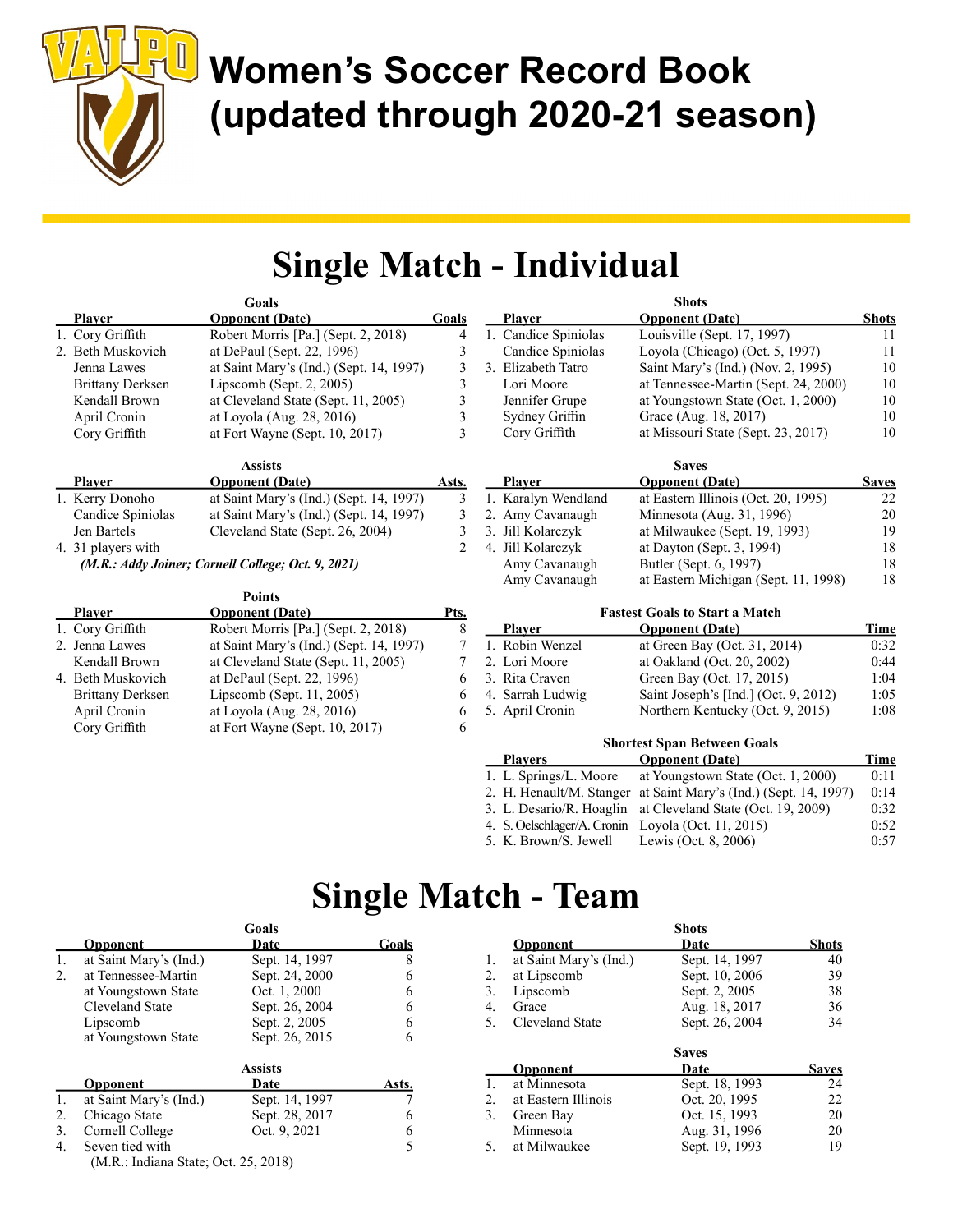

## Women's Soccer Record Book (updated through 2021 season)

### Single Season - Individual

Points

|                        | <b>Shots</b>        |      |              |
|------------------------|---------------------|------|--------------|
|                        | <b>Player</b>       | Year | <b>Shots</b> |
| 1.                     | Kendall Brown       | 2005 | 81           |
| $\mathfrak{D}_{\cdot}$ | Lori Moore          | 2001 | 73           |
|                        | <b>Kelsie James</b> | 2021 | 73           |
| 4.                     | Emily King          | 2005 | 66           |
|                        | April Cronin        | 2014 | 66           |
|                        | Cory Griffith       | 2017 | 66           |
| 7.                     | Lori Moore          | 2000 | 61           |
|                        | Kendall Brown       | 2008 | 61           |
|                        | Luisa Desario       | 2009 | 61           |
|                        | Sydney Griffin      | 2017 | 61           |

|    |                     | Goals |      |       |
|----|---------------------|-------|------|-------|
|    | Plaver              |       | Year | Goals |
| 1. | Lori Moore          |       | 2000 | 11    |
|    | Emily King          |       | 2005 | 11    |
|    | Cory Griffith       |       | 2017 | 11    |
| 4. | Lori Moore          |       | 2001 | 10    |
|    | Kendall Brown       |       | 2005 | 10    |
|    | Sarah Jewell        |       | 2006 | 10    |
|    | 7. April Cronin     |       | 2014 | 9     |
|    | <b>Kelsie James</b> |       | 2021 | 9     |
| 9. | Lori Moore          |       | 2002 | 8     |
|    | April Cronin        |       | 2016 | 8     |
|    | Cory Griffith       |       | 2018 | 8     |

|    | <b>Assists</b> |      |       |    |
|----|----------------|------|-------|----|
|    | <b>Player</b>  | Year | Asst. |    |
| 1. | Grace Rogers   | 2017 |       | 1. |
| 2. | Lindsay Holley | 2003 | 6     | 2. |
|    | Laura Murphy   | 2006 | 6     |    |
| 4. | Jenna Lawes    | 1998 | 5     |    |
|    | Jennifer Grupe | 2000 | 5     |    |
|    | Jen Bartels    | 2004 | 5     |    |
|    | Lindsay Holley | 2004 | 5     |    |
|    | Emily King     | 2005 | 5     | 8. |
|    | Rachel Hoaglin | 2009 | 5     |    |
|    | April Cronin   | 2016 | 5     |    |
|    | Sydney Griffin | 2017 | 5     |    |

|    | Plaver              | Year | Pts. |
|----|---------------------|------|------|
| 1. | <b>Emily King</b>   | 2005 | 27   |
| 2. | Cory Griffith       | 2017 | 25   |
| 3. | Lori Moore          | 2000 | 24   |
|    | Lori Moore          | 2001 | 24   |
|    | Kendall Brown       | 2005 | 24   |
| 6. | Sarah Jewell        | 2006 | 22   |
|    | <b>Kelsie James</b> | 2021 | 22   |
| 8. | April Cronin        | 2016 | 21   |
| 9. | April Cronin        | 2014 | 20   |
|    | 10. Rachel Hoaglin  | 2009 | 19   |

|    | <b>Match-Winning Goals</b> |      |       |  |  |
|----|----------------------------|------|-------|--|--|
|    | Plaver                     | Year | Goals |  |  |
| 1. | Cory Griffith              | 2016 | 5     |  |  |
|    | Cory Griffith              | 2017 | 5     |  |  |
| 3. | Lori Moore                 | 2000 | 4     |  |  |
|    | Lori Moore                 | 2001 | 4     |  |  |
|    | Lori Johnson               | 2006 | 4     |  |  |
|    | Jackie Thomas              | 2007 | 4     |  |  |
|    | Jackie Kondratko           | 2009 | 4     |  |  |
|    | Rita Craven                | 2014 | 4     |  |  |
|    | April Cronin               | 2014 | 4     |  |  |
|    | April Cronin               | 2016 |       |  |  |

#### Matches Played in Goal

|         | Plaver              | Year | MP |
|---------|---------------------|------|----|
| $1_{-}$ | Mele Cabral         | 2009 | 21 |
| 2.      | Jill Kolarczyk      | 1994 | 20 |
|         | Sydney Galvez-Daley | 2014 | 20 |
| 4.      | Amy Cavanaugh       | 1997 | 19 |
|         | Amy Cavanaugh       | 1998 | 19 |
|         | Erin Murray         | 2005 | 19 |
|         | Mele Cabral         | 2008 | 19 |
| 8.      | Amy Cavanaugh       | 1999 | 18 |
|         | Erin Murray         | 2004 | 18 |
|         | Kristen Manski      | 2012 | 18 |
|         | Kristen Manski      | 2013 | 18 |

#### Minutes Played in Goal Player Year Min. 1. Mele Cabral 2009 1905:08 2. Sydney Galvez-Daley 2014 1892:08 3. Mele Cabral 2008 1782:50 4. Kristen Manski 2013 1719:26 5. Amy Cavanaugh 1997 1711:26 6. Amy Cavanaugh 1998 1709:38 7. Kristen Manski 2012 1681:36 8. Erin Murray 2005 1600:38 9. Amy Cavanaugh 1999 1595:50 10. Kristen Manski 2010 1578:08

|    | <b>Saves</b>      |      |              |
|----|-------------------|------|--------------|
|    | Plaver            | Year | <b>Saves</b> |
| 1. | Amy Cavanaugh     | 1997 | 224          |
| 2. | Amy Cavanaugh     | 1998 | 181          |
| 3. | Jill Kolarczyk    | 1993 | 168          |
| 4. | Jill Kolarczyk    | 1994 | 158          |
| 5. | Amy Cavanaugh     | 1999 | 110          |
| 6. | Amy Cavanaugh     | 1996 | 105          |
| 7. | Rose Holtkamp     | 2001 | 102          |
| 8. | Kristen Templin   | 2002 | 101          |
| 9. | Jennifer Argianas | 1995 | 99           |
|    | 10. Erin Murray   | 2005 | 88           |

#### Save Percentage (NCAA min. 1200 minutes)

|              | Plaver              | Year    | $\%$ |
|--------------|---------------------|---------|------|
| 1.           | Sydney Galvez-Daley | 2014    | .885 |
| 2.           | Nikki Coryell       | 2020-21 | .881 |
| 3.           | Kristen Manski      | 2012    | .868 |
| $\mathbf{4}$ | Kristen Manski      | 2013    | .845 |
| 5.           | Mele Cabral         | 2008    | .841 |
| 6.           | Kristen Manski      | 2011    | .819 |
|              | Nikki Coryell       | 2021    | .819 |
| 8.           | Amy Cavanaugh       | 1998    | .815 |
| 9.           | Erin Murray         | 2006    | .812 |
|              | 10. Rose Holtkamp   | 2001    | .803 |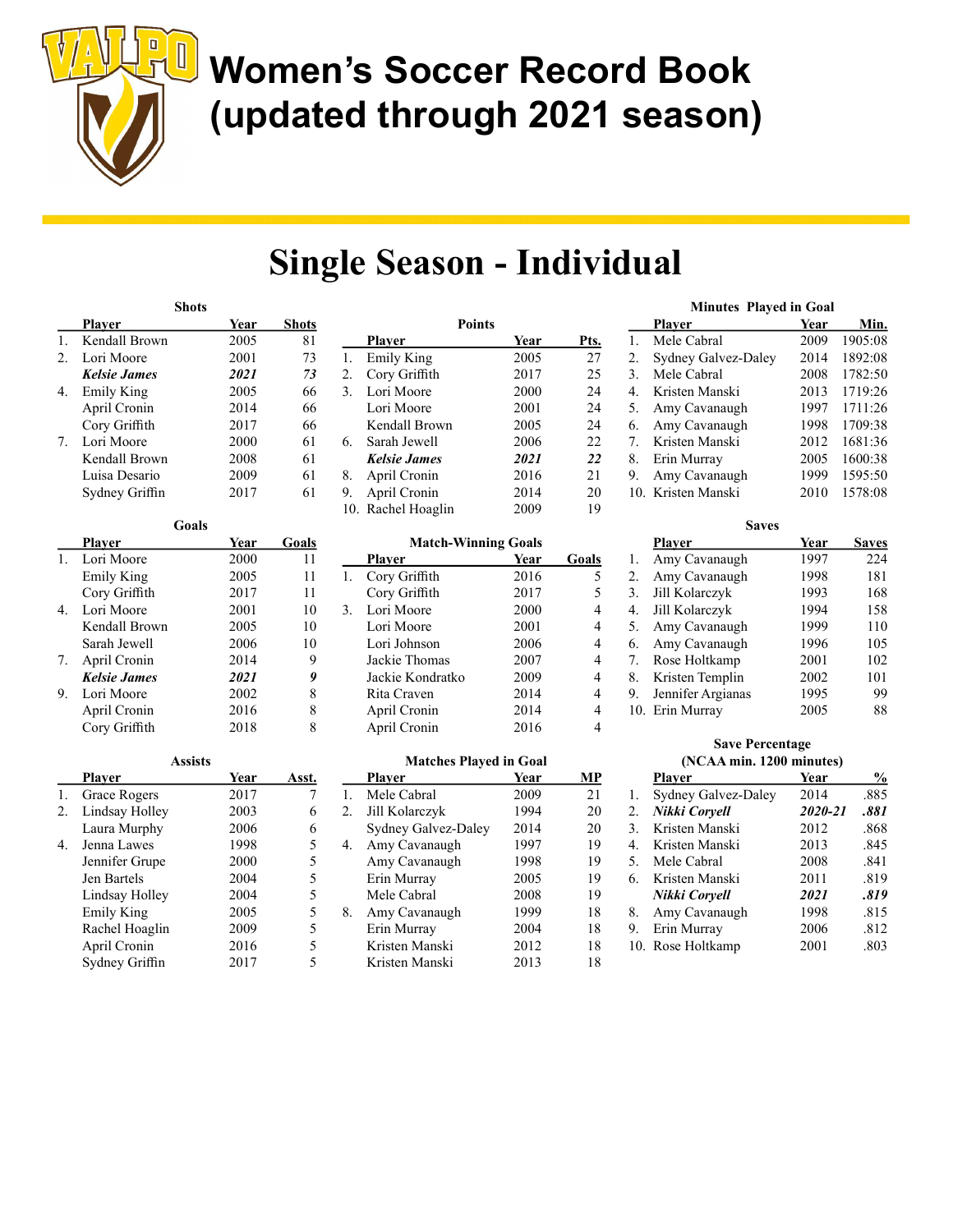

## Women's Soccer Record Book (updated through 2020-21 season)

#### Single Season - Individual

| <b>Goals Against Average</b> |                          |         |      |  |  |  |
|------------------------------|--------------------------|---------|------|--|--|--|
|                              | (NCAA min. 1200 minutes) |         |      |  |  |  |
|                              | Plaver                   | Year    | GAA  |  |  |  |
| $\mathbf{1}$ .               | Sydney Galvez-Daley      | 2014    | 0.43 |  |  |  |
| 2.                           | Nikki Coryell            | 2020-21 | 0.52 |  |  |  |
| 3.                           | Kristen Manski           | 2012    | 0.54 |  |  |  |
| 4.                           | Mele Cabral              | 2008    | 0.71 |  |  |  |
| 5.                           | Kristen Manski           | 2013    | 0.79 |  |  |  |
| 6.                           | Erin Murray              | 2006    | 0.87 |  |  |  |
| 7.                           | Kristen Manski           | 2011    | 0.92 |  |  |  |
| 8.                           | Erin Murray              | 2007    | 1.13 |  |  |  |
|                              | Nikki Coryell            | 2021    | 1.15 |  |  |  |
|                              | 10. Tess Barrett         | 2016    | 1.17 |  |  |  |

|      |    | <b>Solo Shutouts</b> |         |     |
|------|----|----------------------|---------|-----|
|      |    | Plaver               | Year    | ShO |
| GAA  | 1. | Sydney Galvez-Daley  | 2014    | 12  |
| 0.43 | 2. | Mele Cabral          | 2008    | 10  |
| 0.52 |    | Kristen Manski       | 2012    | 10  |
| 0.54 | 4. | Mele Cabral          | 2009    | 8   |
| 0.71 |    | Kristen Manski       | 2013    | 8   |
| 0.79 | 6. | Kristen Manski       | 2011    | 7   |
| 0.87 |    | Nikki Corvell        | 2020-21 | 7   |
| 0.92 | 8. | Erin Murray          | 2004    | 6   |
| 1.13 |    | Erin Murray          | 2007    | 6   |
| 1.15 |    | 10. Amy Cavanaugh    | 1999    | 5   |
| 1.17 |    | Erin Murray          | 2005    | 5   |
|      |    | Kristen Manski       | 2010    | 5   |
|      |    | Nikki Corvell        | 2021    | 5   |

### Single Season - Team

|    |               | <b>Matches Played</b> |    |               | Wins  |             |
|----|---------------|-----------------------|----|---------------|-------|-------------|
|    | Season        | МP                    |    | Season        |       | <b>Wins</b> |
| 1. | 1996          | 21                    | 1. | 2014          |       | 14          |
|    | 1997          | 21                    | 2. | 2005          |       | 12          |
|    | 2005          | 21                    |    | 2006          |       | 12          |
|    | 2009          | 21                    | 4. | 2009          |       | 11          |
| 5. | 1994          | 20                    | 5. | 2001          |       | 10          |
|    | 1995          | 20                    |    | 2004          |       | 10          |
|    | 1998          | 20                    |    | 2007          |       | 10          |
|    | 1999          | 20                    |    | 2009          |       | 10          |
|    | 2004          | 20                    |    | 2012          |       | 10          |
|    | 2014          | 20                    |    | 2021          |       | 10          |
|    |               | <b>Shots</b>          |    |               | Goals |             |
|    | <b>Season</b> | <b>Shots</b>          |    | <b>Season</b> |       | Goals       |
| 1. | 2005          | 336                   | 1. | 2006          |       | 40          |
| 2. | 2014          | 297                   | 2. | 2005          |       | 36          |
| 3. | 2006          | 296                   | 3. | 2004          |       | 33          |
| 4. | 2017          | 289                   | 4. | 2000          |       | 30          |
| 5. | 2015          | 286                   | 5. | 2014          |       | 29          |

|    | 2009   |       | 10    |
|----|--------|-------|-------|
|    | 2012   |       | 10    |
|    | 2021   |       | 10    |
|    |        |       |       |
|    |        | Goals |       |
|    | Season |       | Goals |
|    |        |       |       |
| 1. | 2006   |       | 40    |
| 2. | 2005   |       | 36    |
| 3. | 2004   |       | 33    |
| 4. | 2000   |       | 30    |
| 5. | 2014   |       | 29    |

|        | <b>Assists</b>           |       |
|--------|--------------------------|-------|
| Season |                          | Asst. |
| 2017   |                          | 30    |
| 2005   |                          | 29    |
|        |                          | 27    |
| 2006   |                          | 27    |
|        |                          | 25    |
|        | 2.<br>3. 2004<br>5. 2015 |       |

| <b>Goals Against</b> |    |
|----------------------|----|
| Season               | GA |
| 1. 2020-21           | 8  |
| 2.2014               | 9  |
| 3.2012               | 10 |
| 4. 2008              | 14 |
| 5. 2011              | 15 |
| 2013                 | 15 |

Points Season Pts. 1. 2007 107 2. 2005 101 3. 2004 93 4. 2017 86 5. 2015 81

|    | <b>Goals Against Average</b> |      |
|----|------------------------------|------|
|    | Season                       | GAA  |
| 1. | 2014                         | 0.43 |
|    | 2.2012                       | 0.51 |
|    | 3. 2020-21                   | 0.52 |
|    | 4. 2008                      | 0.71 |
|    | 5. 2013                      | 0.79 |

|    |        | <b>Saves</b> |              |
|----|--------|--------------|--------------|
|    | Season |              | <b>Saves</b> |
| 1. | 1997   |              | 264          |
| 2. | 1993   |              | 249          |
| 3. | 1994   |              | 221          |
| 4. | 1998   |              | 202          |
| 5. | 1995   |              | 162          |

|     |        | Shutouts |     |
|-----|--------|----------|-----|
|     | Season |          | ShO |
| 1.  | 2014   |          | 12  |
| 2.5 | 2012   |          | 11  |
| 3.  | 2008   |          | 10  |
| 4.  | 2011   |          | 9   |
| 5.  | 2007   |          | 8   |
|     | 2009   |          | 8   |
|     | 2013   |          | 8   |
|     | 2021   |          | 8   |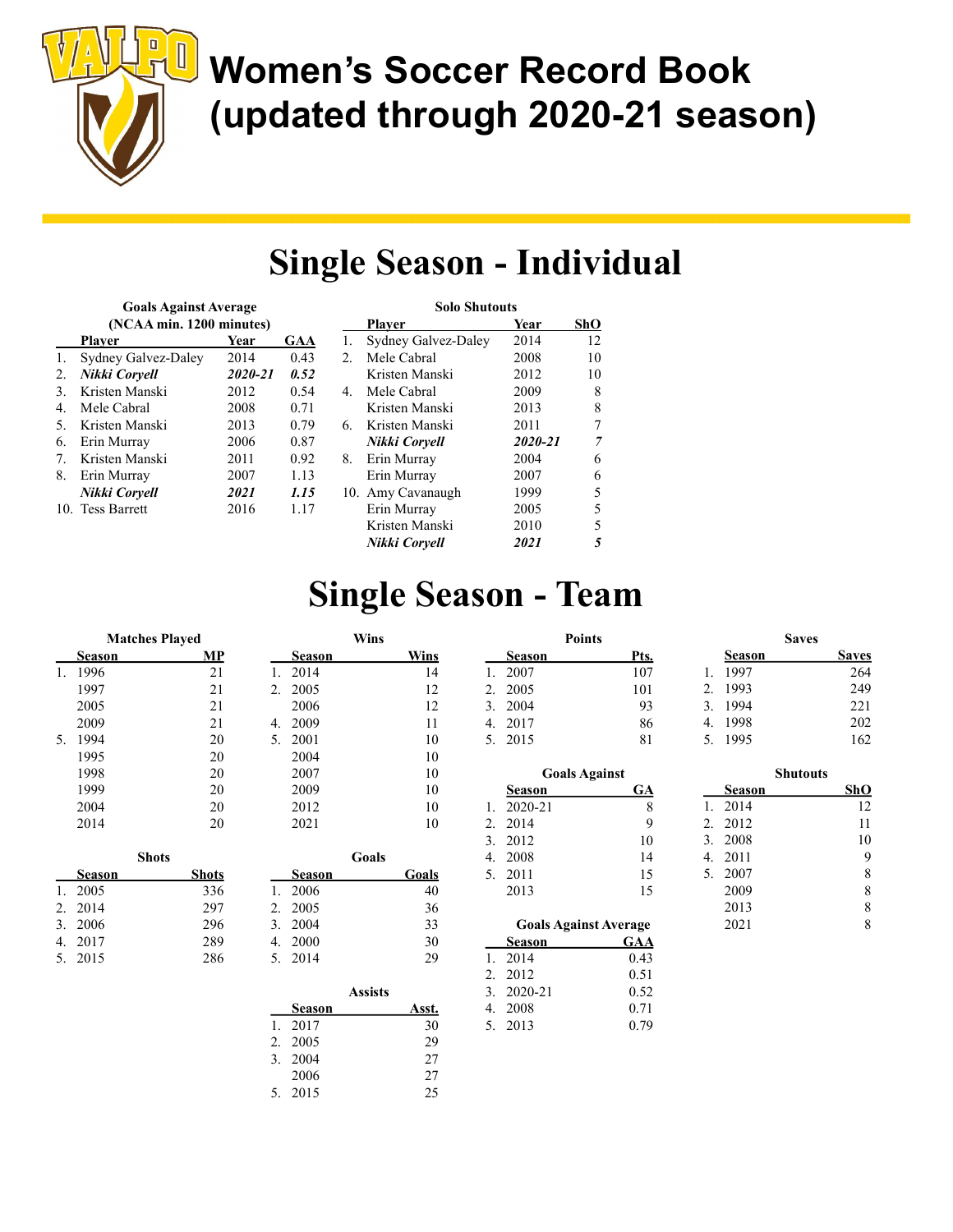

7. Elizabeth Tatro 1993-1996 165 8. Lisa Springs 1998-2001 145 9. Rita Craven 2012-2015 139 10. Jackie Kondratko 2006-2009 122

## Women's Soccer Record Book (updated through 2021 season)

#### **Career**

7. Lisa Springs 1998-2001 40 8. Rachel Hoaglin 2009-2012 39 9. Rita Craven 2012-2015 38 10. Elizabeth Tatro 1993-1996 36

|    |                        | <b>Matches Played</b>  |              |    |                     | Goals          |       |                  |              |
|----|------------------------|------------------------|--------------|----|---------------------|----------------|-------|------------------|--------------|
|    | Player                 | Years                  | MP           |    | Player              | <b>Years</b>   | Goals |                  | <b>Playe</b> |
| 1. | <b>Beth Muskovich</b>  | 1996-1999              | 82           | 1. | Lori Moore          | 1999-2002      | 35    | 1.               | Cory         |
| 2. | Elizabeth Tatro        | 1993-1996              | 79           | 2. | Cory Griffith       | 2015-2018      | 29    | 2.               | Lori N       |
|    | Kerry Donoho           | 1994-1997              | 79           | 3. | April Cronin        | 2013-2016      | 25    |                  | April        |
|    | Courtney Rahrig        | 2004-2007              | 79           | 4. | Emily King          | 2002-2005      | 21    | $\overline{4}$ . | Rita C       |
| 5. | Jessie White           | 2006-2009              | 78           | 5. | Kendall Brown       | 2005-2008      | 20    | 5 <sub>1</sub>   | Emily        |
| 6. | Jennifer Grupe         | 1998-2001              | 77           | 6. | Lisa Springs        | 1998-2001      | 18    |                  | Kenda        |
|    | <b>Allison Swanson</b> | 2002-2005              | 77           |    | Luisa Desario       | 2009-2012      | 18    |                  | Jackie       |
|    | <b>Tracy Roos</b>      | 2008-2011              | 77           | 8. | Elizabeth Tatro     | 1993-1996      | 15    | 8.               | Britta       |
|    | Luisa Desario          | 2009-2012              | 77           |    | Rachel Hoaglin      | 2009-2012      | 15    |                  | Lori J       |
|    | Janine Lytle           | 2009-2012              | 77           |    | 10. Sarah Jewell    | 2006-2009      | 14    |                  | Jackie       |
|    | Trisha Wladecki        | 2009-2012              | 77           |    | Rita Craven         | 2012-2015      | 14    |                  | Luisa        |
|    |                        |                        |              |    |                     |                |       |                  | Rache        |
|    |                        | <b>Matches Started</b> |              |    |                     | <b>Assists</b> |       |                  |              |
|    | <b>Player</b>          | <b>Years</b>           | <b>MS</b>    |    | <b>Player</b>       | <b>Years</b>   | Asst. |                  |              |
| 1. | <b>Beth Muskovich</b>  | 1996-1999              | 82           | 1. | <b>Grace Rogers</b> | 2014-2017      | 15    |                  | <b>Playe</b> |
| 2. | Elizabeth Tatro        | 1993-1996              | 79           | 2. | Lindsay Holley      | 2001-2004      | 13    | 1.               | Erin N       |
| 3. | Courtney Rahrig        | 2004-2007              | 78           | 3. | Kendall Brown       | 2005-2008      | 12    | $\overline{2}$ . | Amy 0        |
| 4. | Jennifer Grupe         | 1998-2001              | 77           | 4. | Dana McGlone        | 2005-2008      | 11    |                  | Kriste       |
|    | <b>Allison Swanson</b> | 2002-2005              | 77           |    | April Cronin        | 2013-2016      | 11    | 4.               | Mele         |
|    | <b>Tracy Roos</b>      | 2008-2011              | 77           | 6. | Kerry Donoho        | 1994-1997      | 10    | 5.               | Rose 1       |
|    | Janine Lytle           | 2009-2012              | 77           |    | Jenna Lawes         | 1997-1999      | 10    | 6.               | Sydne        |
| 8. | Jackie Thomas          | 2005-2008              | 76           |    | Jennifer Grupe      | 1998-2001      | 10    | 7.               | Jill Ko      |
| 9. | Kerry Donoho           | 1994-1997              | 75           |    | Lori Moore          | 1999-2002      | 10    |                  | Kriste       |
|    | Cathy DeVito           | 1999-2002              | 75           |    | <b>Emily King</b>   | 2002-2005      | 10    | 9.               | Denis        |
|    | Rita Craven            | 2012-2015              | 75           |    | Rita Craven         | 2012-2015      | 10    |                  | Danie        |
|    |                        | <b>Shots</b>           |              |    |                     | <b>Points</b>  |       |                  |              |
|    | <b>Player</b>          | <b>Years</b>           | <b>Shots</b> |    | <b>Player</b>       | <b>Years</b>   | Pts.  |                  | <b>Playe</b> |
| 1. | Lori Moore             | 1999-2002              | 240          | 1. | Lori Moore          | 1999-2002      | 80    | 1.               | Kriste       |
| 2. | Kendall Brown          | 2005-2008              | 224          | 2. | Cory Griffith       | 2015-2018      | 65    | 2.               | Erin N       |
| 3. | Luisa Desario          | 2009-2012              | 196          | 3. | April Cronin        | 2013-2016      | 61    | 3.               | Amy 0        |
| 4. | April Cronin           | 2013-2016              | 183          | 4. | <b>Emily King</b>   | 2002-2005      | 52    | 4.               | Mele         |
| 5. | <b>Emily King</b>      | 2002-2005              | 180          |    | Kendall Brown       | 2005-2008      | 52    | 5.               | Sydney       |
| 6. | Cory Griffith          | 2015-2018              | 175          | 6. | Luisa Desario       | 2009-2012      | 45    | 6.               | Rose 1       |

|    | <b>Match-Winning Goals</b> |              |            |  |  |
|----|----------------------------|--------------|------------|--|--|
|    | Plaver                     | <b>Years</b> | <b>MWG</b> |  |  |
| 1. | Cory Griffith              | 2015-2018    | 12         |  |  |
| 2. | Lori Moore                 | 1999-2002    | 10         |  |  |
|    | April Cronin               | 2013-2016    | 10         |  |  |
| 4. | Rita Craven                | 2012-2015    | 9          |  |  |
| 5. | Emily King                 | 2002-2005    |            |  |  |
|    | Kendall Brown              | 2005-2008    | 7          |  |  |
|    | Jackie Thomas              | 2005-2008    | 7          |  |  |
| 8. | <b>Brittany Derksen</b>    | 2004-2007    | 6          |  |  |
|    | Lori Johnson               | 2005-2008    | 6          |  |  |
|    | Jackie Kondratko           | 2006-2009    | 6          |  |  |
|    | Luisa Desario              | 2009-2012    | 6          |  |  |
|    | Rachel Hoaglin             | 2009-2012    |            |  |  |
|    |                            |              |            |  |  |

| <b>Matches Played in Goal</b> |                     |              |    |  |  |
|-------------------------------|---------------------|--------------|----|--|--|
|                               | <b>Player</b>       | <b>Years</b> | MP |  |  |
| 1.                            | Erin Murray         | 2004-2007    | 71 |  |  |
| 2.                            | Amy Cavanaugh       | 1996-1999    | 69 |  |  |
|                               | Kristen Manski      | 2010-2013    | 69 |  |  |
| 4.                            | Mele Cabral         | 2006-2009    | 47 |  |  |
| 5.                            | Rose Holtkamp       | 1998-2001    | 41 |  |  |
| 6.                            | Sydney Galvez-Daley | 2014-2016    | 38 |  |  |
| 7.                            | Jill Kolarczyk      | 1993-1994    | 37 |  |  |
|                               | Kristen Templin     | 2000-2003    | 37 |  |  |
| 9.                            | Denise Guth         | 1993-1994    | 29 |  |  |
|                               | Danielle Guerra     | 2002-2005    | 29 |  |  |

| <b>Minutes Played in Goal</b> |                     |              |         |  |
|-------------------------------|---------------------|--------------|---------|--|
|                               | Plaver              | <b>Years</b> | Min.    |  |
| 1.                            | Kristen Manski      | 2010-2013    | 6444:47 |  |
| 2.                            | Erin Murray         | 2004-2007    | 6223:51 |  |
| 3.                            | Amy Cavanaugh       | 1996-1999    | 6178:54 |  |
| 4.                            | Mele Cabral         | 2006-2009    | 4135:19 |  |
| 5.                            | Sydney Galvez-Daley | 2014-2016    | 3586:25 |  |
| 6.                            | Rose Holtkamp       | 1998-2001    | 3257:03 |  |
| 7.                            | Nikki Coryell       | 2020-pres.   | 2859:53 |  |
| 8.                            | Kristen Templin     | 2000-2003    | 2493:13 |  |
| 9.                            | Drew Moulton        | 2015-2018    | 2191:23 |  |

10. Jill Kolarczyk 1993-1994 2129:30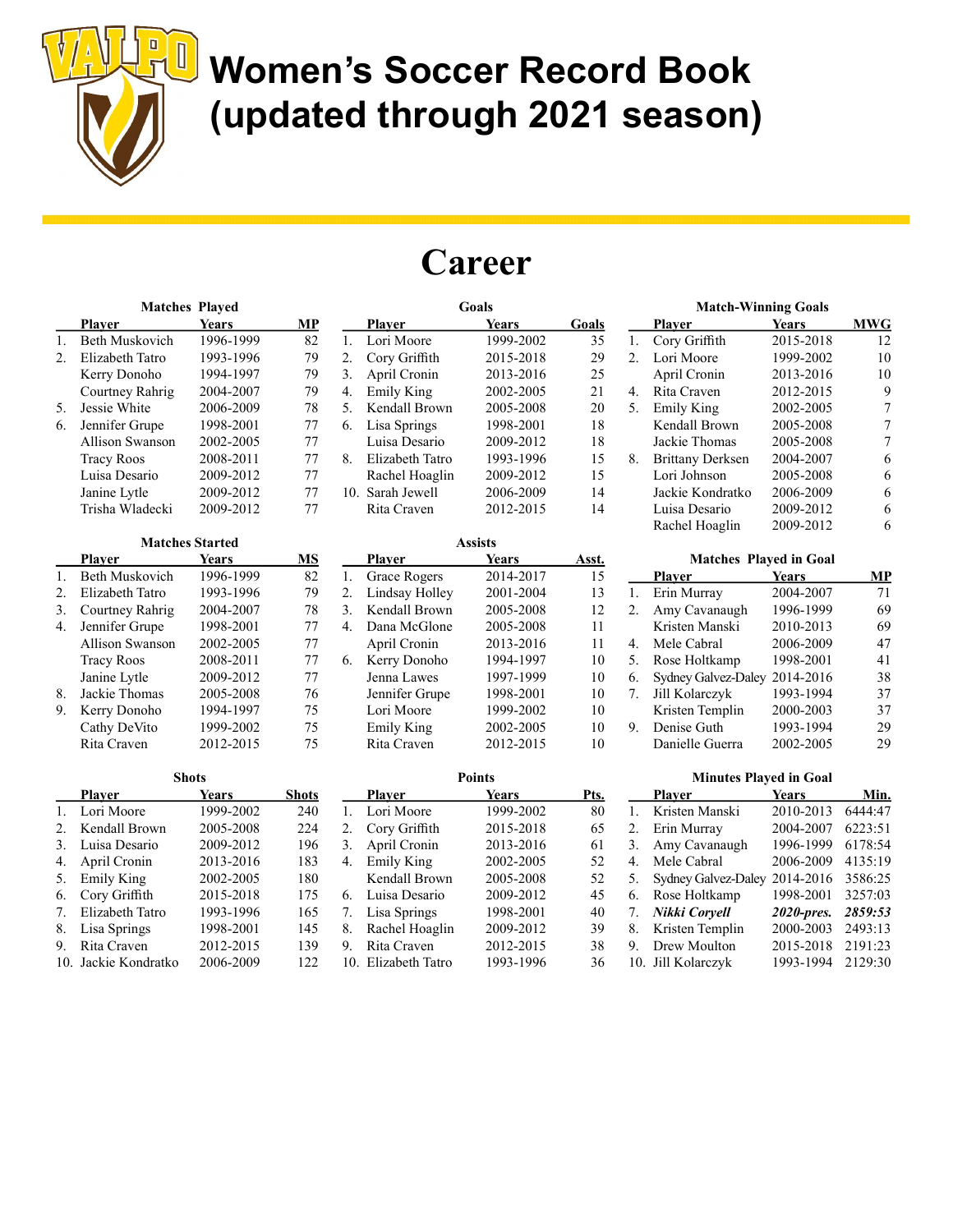

# U Women's Soccer Record Book (updated through 2020-21 season)

#### **Career**

| <b>Saves</b> |                                        |            |     |  |  |  |  |
|--------------|----------------------------------------|------------|-----|--|--|--|--|
|              | Plaver<br><b>Years</b><br><b>Saves</b> |            |     |  |  |  |  |
| 1.           | Amy Cavanaugh                          | 1996-1999  | 620 |  |  |  |  |
| 2.           | Jill Kolarczyk                         | 1993-1994  | 326 |  |  |  |  |
| 3.           | Erin Murray                            | 2004-2007  | 289 |  |  |  |  |
| 4.           | Kristen Manski                         | 2010-2013  | 273 |  |  |  |  |
| 5.           | Rose Holtkamp                          | 1998-2001  | 233 |  |  |  |  |
| 6.           | Kristin Templin                        | 2000-2003  | 196 |  |  |  |  |
| 7.           | Mele Cabral                            | 2006-2009  | 160 |  |  |  |  |
| 8.           | Nikki Coryell                          | 2020-pres. | 145 |  |  |  |  |
| 9.           | Denise Guth                            | 1993-1994  | 144 |  |  |  |  |
| 10.          | Sydney Galvez-Daley 2014-2016          |            | 130 |  |  |  |  |

| Save Percentage (min. 200 shots) |                       |              |      |
|----------------------------------|-----------------------|--------------|------|
|                                  | <b>Player</b>         | <b>Years</b> | %    |
| 1.                               | Kristen Manski        | 2010-2013    | .817 |
| 2.                               | Mele Cabral           | 2006-2009    | .784 |
| 3.                               | Erin Murray           | 2004-2007    | .779 |
| 4.                               | Amy Cavanaugh         | 1996-1999    | .774 |
| 5.                               | Kristin Templin       | 2000-2003    | .763 |
| 6.                               | Rose Holtkamp         | 1998-2001    | .761 |
| 7.                               | Jill Kolarczyk        | 1993-1994    | .748 |
| 8.                               | Denise Guth           | 1993-1994    | .702 |
|                                  | (no other qualifiers) |              |      |

| <b>Goals Against Average (min. 2500 minutes)</b> |                               |              |      |  |
|--------------------------------------------------|-------------------------------|--------------|------|--|
|                                                  | Player                        | <b>Years</b> | GAA  |  |
| 1.                                               | Sydney Galvez-Daley 2014-2016 |              | 0.80 |  |
| 2.                                               | Kristen Manski                | 2010-2013    | 0.85 |  |
|                                                  | Nikki Coryell                 | 2020-pres.   | 0.85 |  |
| 4.                                               | Mele Cabral                   | 2006-2009    | 0.96 |  |
| 5.                                               | Erin Murray                   | 2004-2007    | 1.19 |  |
| 6.                                               | Rose Holtkamp                 | 1998-2001    | 2.02 |  |
| 7.                                               | Amy Cavanaugh                 | 1996-1999    | 2.64 |  |
|                                                  | (no other qualifiers)         |              |      |  |

| <b>Shutouts</b> |                     |              |     |  |
|-----------------|---------------------|--------------|-----|--|
|                 | Plaver              | <b>Years</b> | ShO |  |
| 1.              | Kristen Manski      | 2010-2013    | 30  |  |
| 2.              | Erin Murray         | 2004-2007    | 20  |  |
|                 | Mele Cabral         | 2006-2009    | 20  |  |
| 4.              | Sydney Galvez-Daley | 2014-2016    | 14  |  |
| 5.              | Nikki Coryell       | 2020-pres.   | 12  |  |
| 6.              | Amy Cavanaugh       | 1996-1999    |     |  |
| 7.              | Drew Moulton        | 2015-2018    | 6   |  |
| 8.              | Rose Holtkamp       | 1998-2002    | 5   |  |
| 9.              | Kristen Templin     | 2000-2003    | 3   |  |
|                 | Danielle Guerra     | 2002-2005    | 3   |  |
|                 | <b>Tess Barrett</b> | 2016-2018    | 3   |  |
|                 |                     |              |     |  |

#### **Coaching**

| <b>Coaching History</b> |               |              |      |  |
|-------------------------|---------------|--------------|------|--|
| Coach                   | <b>Years</b>  | W-L-T        | Pct. |  |
| Ceyhun Ozgur            | 1993-1997     | $8 - 89 - 3$ | .095 |  |
| <b>Stephen Anthony</b>  | 1998-2007     | 78-101-13    | .440 |  |
| John Marovich           | $2008$ -pres. | 113-105-38   | .516 |  |

| <b>Seasons Coached</b> |            |                |
|------------------------|------------|----------------|
| Coach                  | Years      | <b>Seasons</b> |
| 1. John Marovich       | 2008-pres. | 14             |
| 2. Stephen Anthony     | 1998-2007  | 10             |
| 3. Ceyhun Ozgur        | 1993-1997  | ৲              |

|                    | <b>Matches Coached</b> |                |  |
|--------------------|------------------------|----------------|--|
| Coach              | Years                  | <b>Matches</b> |  |
| 1. John Marovich   | 2008-pres.             | 256            |  |
| 2. Stephen Anthony | 1998-2007              | 192            |  |
| 3. Ceyhun Ozgur    | 1993-1997              | 100            |  |

|                         | Wins       |      |  |
|-------------------------|------------|------|--|
| Coach                   | Years      | Wins |  |
| 1. <b>John Marovich</b> | 2008-pres. | 113  |  |
| 2. Stephen Anthony      | 1998-2007  | 78   |  |
| 3. Ceyhun Ozgur         | 1993-1997  | 8    |  |

|                    | <b>Winning Percentage</b> |      |
|--------------------|---------------------------|------|
| Coach              | Years                     | Pct. |
| 1. John Marovich   | 2008-pres.                | .516 |
| 2. Stephen Anthony | 1998-2007                 | .440 |
| 3. Ceyhun Ozgur    | 1993-1997                 | .095 |